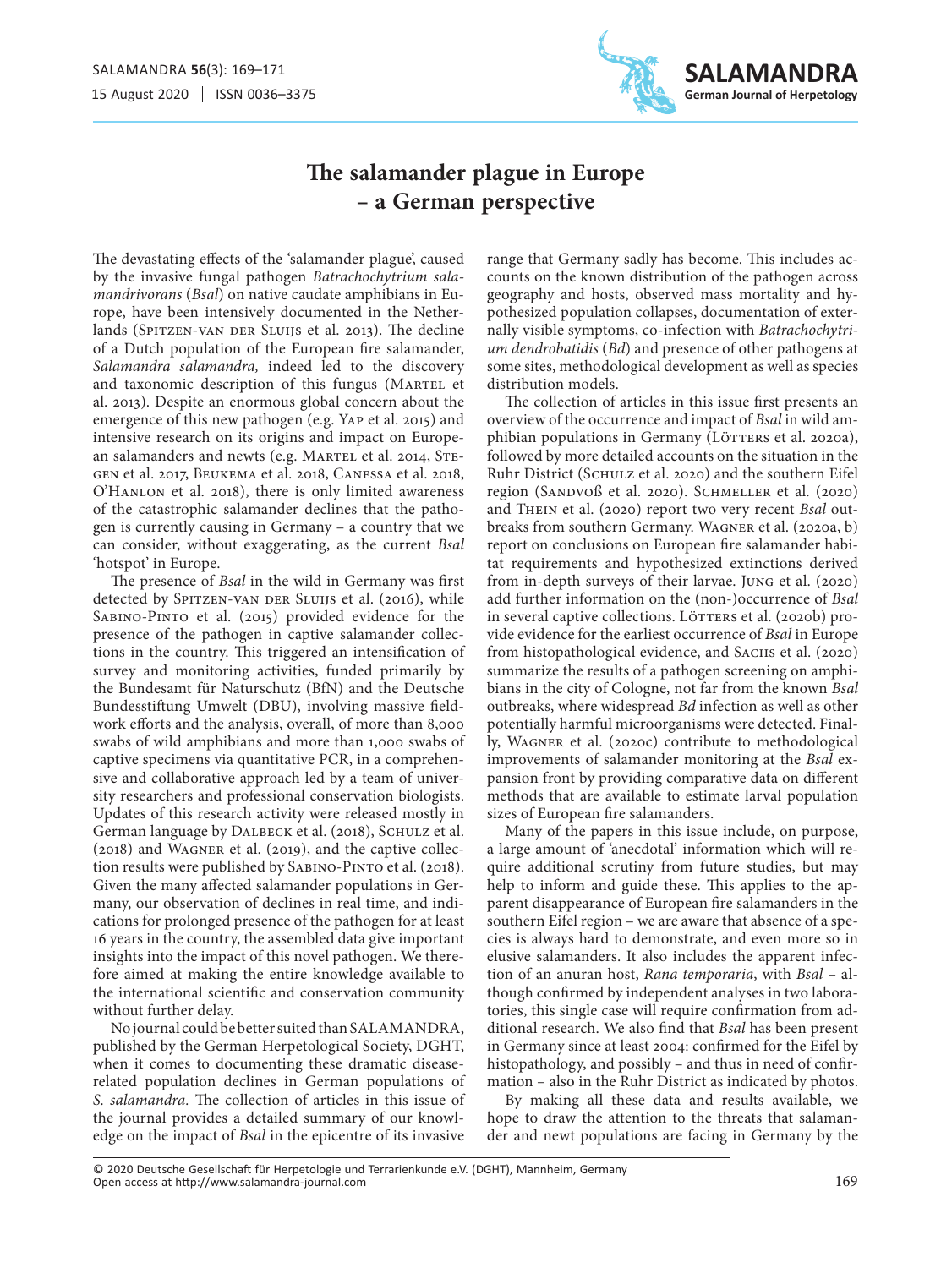salamander plague, and we are confident that having all this information available will stimulate future research and proactive conservation management. In the next future our goal must go beyond documenting declines towards understanding spatio-temporal disease dynamics and the factors influencing the spread and impact of *Bsal* in different situations. The data we assembled over the past years and which we summarized in this issue of SALAMANDRA are reason for both despair and hope. On one hand, drastic and extremely fast population declines of European fire salamanders caused by *Bsal* are a reality, and probably the pathogen has led to the regional extinction of the species in large parts of the southern Eifel region. On the other hand, even in the strongly affected European fire salamander sites in the Ruhr District, a few salamanders can still be seen 2–3 years after the disease struck, and in the northern Eifel, populations where the pathogen was detected still thrive – although often at low numbers – several years later. And, apparently, at least some Central European species of newts can survive in considerable population sizes despite the presence of the pathogen, suggesting that not all European caudate species will be fatally affected by *Bsal*. However, there is reason to be seriously concerned about the northern crested newt (*Triturus cristatus*) which appears to be affected by population declines when *Bsal* appears.

Ultimately, we need to scientifically inform conservation managers on habitat management strategies advisable to ensure survival of European fire salamander and other caudate populations in face of *Bsal*. Should we embrace – in the short term – the isolation of small salamander populations to avoid the spread of the pathogen into them? Or do metapopulations offer better opportunities for decline-recovery dynamics allowing for coexistence of pathogen and host? Will increased temperature and drought – in the context of climate change, or from active measures such as partial forest clearance – affect the pathogen's long-term survival, or rather be an additional threat for the salamander populations? Which management units are worthy of ex situ preservation, and which re-introduction strategies should be followed after ex situ breeding?

As claimed by LÖTTERS et al. (2020a) in this issue, a national *Bsal* Action Plan is needed to coordinate and prioritize the next steps in research, but especially in conservation of salamanders and newts in Germany. A long-term monitoring plan is necessary to understand not only the spread of the pathogen but also possible recovery of populations that have been affected by declines. An ex situ emergency strategy is needed to preserve genetic Management Units of especially the European fire salamander if local extinctions cannot be halted. And for all this, large-scale diagnostic capacities are necessary to allow for quick testing of suspicious cases of salamander mortality, as well as for continued testing of long-term monitored populations. We hope this collection of articles constitutes a first step towards such a German *Bsal* Action Plan.

## **References**

- Beukema, W., A. Martel, T. T. Nguyen, K. Goka, D. S. Schmeller, Z. Yuan, A. E. Laking, T.-Q. Nguyen, C.-F. Lin, J. Shelton, A. Loyau & F. Pasmans (2018): Environmental context and differences between native and invasive observed niches of *Batrachochytrium salamandrivorans* affect invasion risk assessments in the Western Palaearctic. – Diversity and Distributions, **24**: 1788–1801.
- Canessa, S., C. Bozzuto, E. H. Campbell Grant, S. S. Cruickshank, M. C. Fisher, J. C. Koella, S. Lötters, A. Martel, F. Pasmans, B. C. Scheele, A. Spitzen-van der Sluijs, S. STEINFARTZ & B. R. SCHMIDT (2018): Decision making for mitigating emerging wildlife diseases: from theory to practice. – Journal of Applied Ecology, **55**: 1987–1996.
- Dalbeck, L., H. Düssel-Siebert, A. Kerres, K. Kirst, A. Koch, S. Lötters, D. Ohlhoff, J. Sabino-Pinto, K. Preissler, U. SCHULTE, V. SCHULZ, S. STEINFARTZ, M. VEITH, M. VENCES, N. Wagner & J. Wegge (2018): Die Salamanderpest und ihr Erreger *Batrachochytrium salamandrivorans* (*Bsal*): aktueller Stand in Deutschland. – Zeitschrift für Feldherpetologie, **25**:  $1 - 22$ .
- Jung, L., J. Dusek, T. Lüddecke, V. Schulz, K. Maier-Sam, L. Habich, A. Mosebach, M. Lierz & H.-P. Ziemek (2020): Epidemiological screening of captive salamanders reveals current absence of *Batrachochytrium salamandrivorans* in private collections throughout the federal state of Hesse (Germany). – Salamandra, **56**: 233–238 [this issue].
- Lötters, S., N. Wagner, G. Albaladejo, P. Böning, L. Dalbeck, H. Düssel, S. Feldmeier, M. Guschal, K. Kirst, D. Ohlhoff, K. Preissler, T. Reinhardt, M. Schlüpmann, U. Schulte, V. Schulz, S. Steinfartz, S. Twietmeyer, M. VEITH, M. VENCES & J. WEGGE (2020a): The amphibian pathogen *Batrachochytrium salamandrivorans* in the hotspot of its European invasive range: past – present – future. – Salamandra, **56**: 173–188 [this issue].
- Lötters, S., M. Veith, N. Wagner, A. Martel & F. Pasmans (2020b): *Bsal*-driven salamander mortality pre-dates the European index outbreak. – Salamandra, **56**: 239–242 [this issue].
- Martel, A., A. Spitzen-van der Sluijs, M. Blooi, W. Bert, R. Ducatelle & M. C. Fisher (2013): *Batrachochytrium salamandrivorans* sp. nov. causes lethal chytridiomycosis in amphibians. – Proceedings of the National Academy of Sciences of the USA, **110**: 15325–15329.
- Martel, A., M. Blooi, C. Adriaensen, P. van Rooij, W. M. Beukema, M. C. Fisher, R. A. Farrer, B. R. Schmidt, U. Tobler, K. Goka, K. R. Lips, C. Muletz, K. R. Zamudio, J. Bosch, S. Lötters, E. Wombwell, T. W. J. Garner, A. A. Cunningham, A. Spitzen-van der Sluijs, S. Salvidio, R. Ducatelle, K. Nishikawa, T. T. Nguyen, J. E. Kolby, I. van BOCXLAER et al. (2014): Recent introduction of a chytrid fungus endangers Western Palearctic salamanders. – Science, **346**: 630–631.
- O'Hanlon, S. J., A. Rieux, R. A. Farrer, G. M. Rosa, B. Waldman, A. Bataille, T. A. Kosch, K. A. Murray, B. Brankovics, M. Fumagalli, M. D. Martin, N. Wales, M. Alvarado-Rybak, K. A. Bates, L. Berger, S. Böll, L. Brookes, F. Clare, E. A. Courtois, A. A. Cunningham, T. M. Doherty-Bone, P. Ghosh, D. J. Gower, W. E. Hintz, J. Höglund et al. (2018): Recent Asian origin of chytrid fungi causing global amphibian declines. – Science, **360**: 621–627.